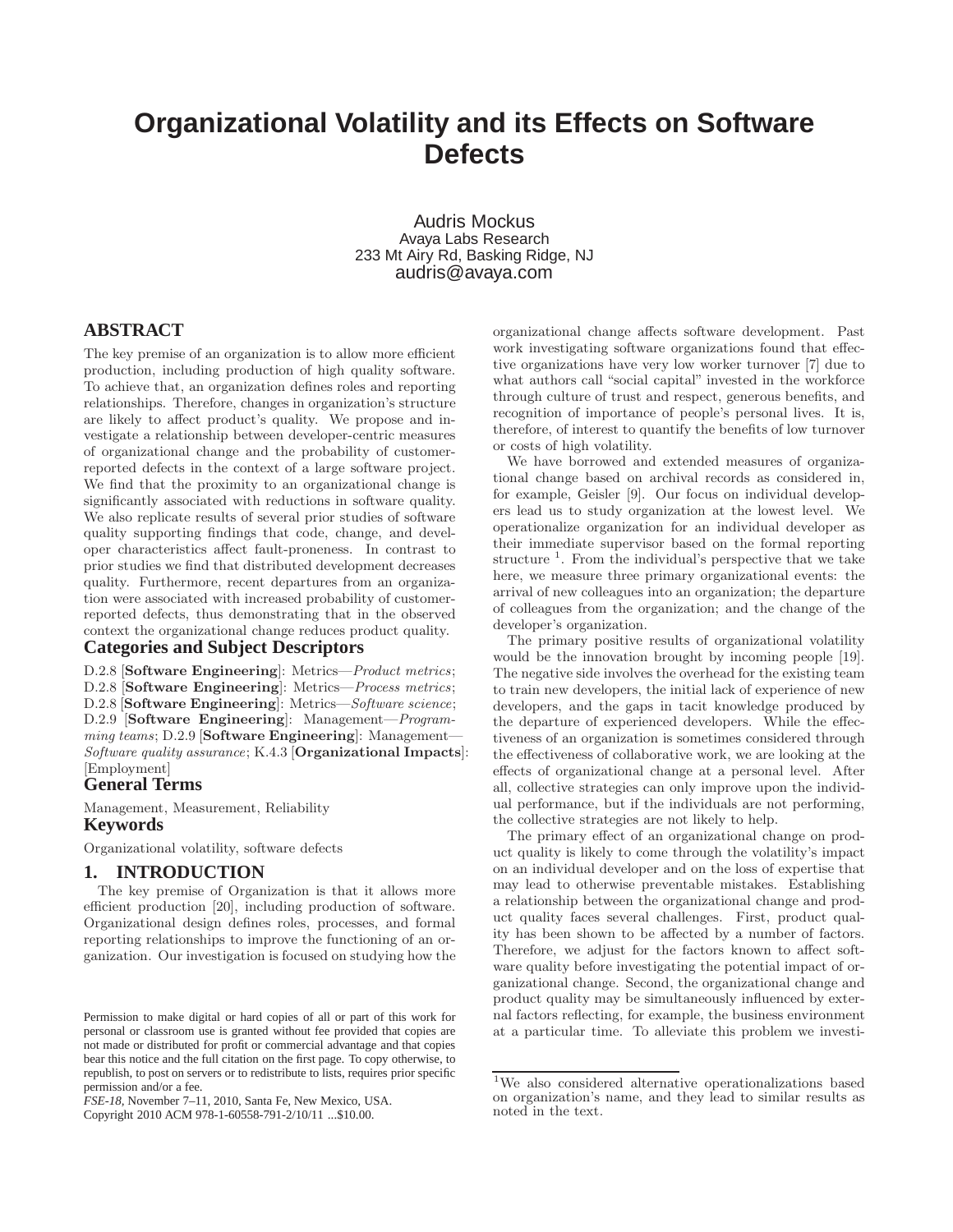gate the quality of different parts of a system over different time periods.

We propose three individual-centric measures of organizational volatility: proximity to organizational change; arrival of new colleagues; and departure of existing colleagues. We formulate hypotheses describing the effects of volatility on fault proneness and evaluate them using a large software project involving several hundred developers.

The work contributes in scientific, methodological, and practical dimensions.

- 1. From the scientific perspective we propose and evaluate measures of organizational change, establish that they increase the probability of defects in our context, and reproduce results from several prior empirical studies of software quality.
- 2. From the methodological perspective we propose a way to evaluate different parts of the system at different moments in time to reduce or eliminate the impact the business environment might have on a single release and propose the need to evaluate the impact of novel factors such as organizational change and distributed development only after adjusting for factors that have been shown to affect software quality.
- 3. From the practical perspective we quantify the effects of organizational change on the probability of customerreported defects and establish their relative importance in comparison to predictors derived from code, change, social structure, and geographic distribution. This can guide further investigations and quality improvement efforts towards areas of software and software development that are the biggest contributors to software defects.

We start by discussing the related work in Section 2 and present the context of the study and data collection in Section 3. The hypotheses are presented in Section 4, organizational change measures in Section 5, operationalizations of software quality predictors in Section 6, and results in Section 7. Limitations of the study are outlined in Section 8 and conclusions are presented in Section 9

## **2. RELATED WORK**

A substantial number of research- and practice-oriented publications are devoted to organizational change. While much of it is action oriented and prescriptive, little is devoted to methods to measure organizational volatility from archival data, despite Webb and colleagues [21] raising the issue as early as 1966 well summarized by a Chinese proverb: "the palest ink is clearer than the best memory." A notable exception is the work of Geisler [9] that proposes a number of organizational change measures based on archival records. Unlike the measures we use that are based on human resource systems, Geisler's work required a manual search through archived documents.

A particular form of volatility related to downsizing has received substantial attention. In particular, a study of midlevel managers and executives in Canadian civil service by Armstrong-Stassen [3] found that the downsizing has been associated with a reduction in productivity of the survivors (individuals that remain), an increase of their workload demands, an increase in escape coping strategies, and an increase in the incidence of health problem symptoms. The study used four surveys — one prior to, two during, and one after the downsizing over a three year period. The four survey response rates were 58, 46, 44, and 43 percent correspondingly. The analysis distinguished control-based coping strategies that included positive thinking (recasting the downsizing event as a challenge), direct-action (focusing more energy on your job), and instrumental support (seeking information from others), and escape coping strategies that included the avoidance of the situation and the disengagement (putting less effort into work and spending more time on activities outside work). Other empirical evidence also shows that the downsizing is associated with decreased job performance, for example, Amabile and Conti [1]. In addition to the focus on software developers, unlike in prior work, we also look at more general types volatility than a simple downsizing. Furthermore, we look at a full sample of developers without an inconvenience of high non-response rates and our observations cover the entire period without restrictions to survey administration times.

The most relevant work on software quality is a multiple case study by Cataldo and colleagues [6] that, unlike previous studies, has quantified relative contribution of module size, and syntactic, logical, and social factors. It found that customer reported defects in two distinct systems (not related to the system under study) are predominantly explained by logical coupling (defined by Modification Requests (MRs) touching several files), followed by social coupling (defined via workflow on resolving MRs) of the developers making changes to that file. Little or no impact on customer reported defects was explained by call or data flows. We adjust for predictors used by Cataldo et al. in the model before adding factors indicating organizational volatility. We also report the relative contributions of predictors in explaining the observed variance in quality.

Static organizational factors have been shown to affect software quality in, for example, Nagappan and colleagues [17]. Authors constructed eight measures related to organization for Windows Server binaries, fit a logistic regression model to predict failure proneness, and found that its predictions are similar or better than for other models involving code churn, code complexity, call and data flow, code coverage, and prerelease bugs. Unlike work by Cataldo and colleagues [6] it does not combine information from code and organization into a single model or even report the direction or size of the impact of individual predictors.

Finally, we also consider factors related to distributed development. In particular, Mockus [14] showed that work transferred across locations halved the productivity. However, Bird and colleagues [4] found that the quality of binaries in Windows Vista was not related to offshore development, though it also does not combine information from code and organization into a single model.

# **3. CONTEXT AND DATA SOURCES**

We investigate a large switching software development project in Avaya with several hundred developers. The product is the call processing software installed on many Avaya telephony systems. It embodies several decades of knowledge and experience in the telephony field. In a recent release, the software contains approximately nine million lines of code mostly in C and C++. The software development organization deploys major releases on a fixed schedule, with subsequent minor releases that bundle patches and refinements to the system.

Two primary sources of data were utilized in the study.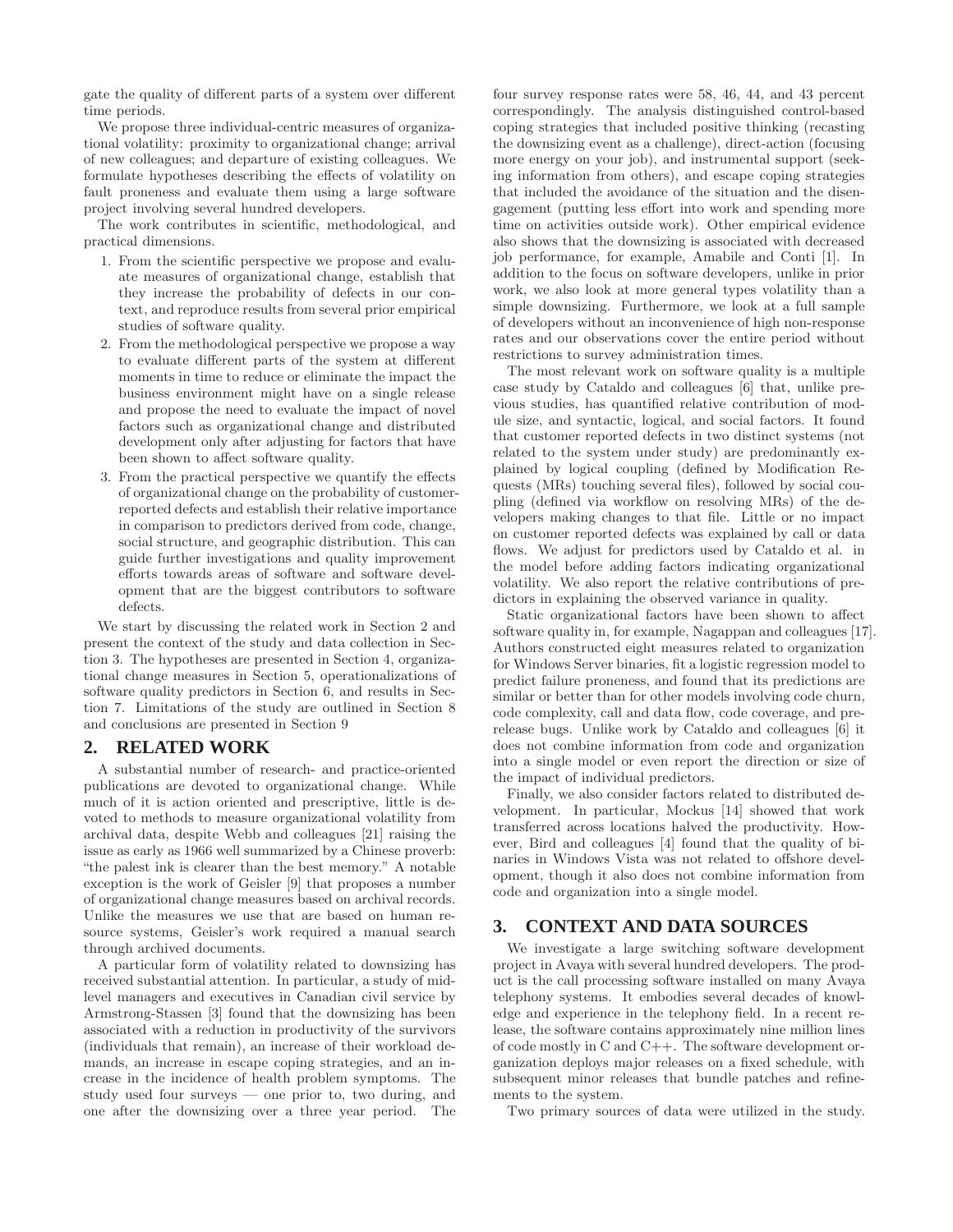The changes to the source code were obtained from the (custom-built) change management system that has been used over more than eighteen years. The data were cleaned to eliminate the administrative changes (changes made for the purpose other than to enhance or fix the product). For example, the initial deltas for branches that do not change the source code were excluded. The data cleaning and validation was done to support project measurement and prior studies, for example, [15] and, therefore, only the essential details are described here. In addition to version control data we also obtained information from problem tracking and customer support systems to find changes related to customer reported issues and to calculate developers' workflow relationships graph based on the tasks they transfer to each other. The workflow graph was constructed by tracking the ownership history of each modification request (MR). The nodes of the graph represent individuals. MR's history of ownership contains timestamp-individual-attribute tuples representing individuals modifying MR's attributes, e.g, making status or priority changes and assignments. The timestamp-developer-attribute tuples are chronologically ordered for each MR and any two individuals immediately subsequent in this order are represented by a link in the workflow graph.

The second source of data was an organizational database (POST) that lists individuals, their organization, and their contact information. We had collected frequent snapshots of this data over a period of seven years. The primary purpose of this data was to establish the identity of each developer and to calculate measures of organizational volatility. As with any other source of data, it had its share of anomalies and issues. First, developer logins were not always identical to email handles in POST. Second, logins have changed over time for some developers because a recent policy required logins to match email handles. Third, the email handles and even organizational IDs have changed for some developers. For example, offshore developers who started at a US location and later went back to their permanent offshore site got a new ID at their home site. To deal with these issues we used a NIS database (snapshots of which we have also collected over seven years) that mapped login to the organizational ID and the full name of the person authorized to use the login. This extra piece of information allowed us to establish the identities of developers over time despite changes in the organizational IDs, email handles, and sometimes even names (for example, as a result of a marriage). We have used these sources of data to map logins and organizational IDs to unique numeric IDs identifying each participant. These unique IDs were then substituted for logins in the code change data and for organization IDs in the POST data to normalize identity information and to provide more privacy (some developers could be recognized from their login). While there were more than ten thousand entries in POST over the considered period, only around two thousand of them were developers who modified the source code in Avaya and 480 of them have modified code in the product we investigate.

It's worth noting the way in which we have prepared these data sources that were obtained in June, 2009. The version control and configuration management data goes back to 1993, and the organizational reporting structure back to 2001. For our analysis we reconstruct the state of the data at each moment in time (at the resolution of calendar weeks). For example, the size of a file at time  $t$  is calculated as the size of the file after the last modification during the week that includes time t. If the file was not modified during that week, the size of the file after the first change preceding that week is used. Similarly, logical and workflow dependencies for a file at time  $t$  are calculated based only on the historic information that was available at time  $t$ . Exact calculations are shown in Table 2.

Furthermore, to capture the concept that the activities performed on a file may lead to introduction of defects at a later time we separate the data into the 12-month measurement period and the immediately subsequent 12-month prediction period. We use the prediction period only to measure the customer reported defects, while the measurement period (and, for some predictors as noted in Table 2, all prior history) is used to obtain quality predictors.

The innovative feature of the division into prediction and measurement periods is that these periods are chosen separately for each file to avoid being biased by peculiar circumstances of a single software release. More details are in Sections 8.

## **4. HYPOTHESES**

To hypothesize the effects of organizational change on software quality we borrow from a variety of theoretical frameworks and empirical results. In general we would like to observe if in our context the following holds:

Proposition 1. Organizational volatility reduces the quality of the software product.

This outcome would be expected based on a variety of research results discussed in Section 2. More specifically,

Proposition 2. New experienced members would bring innovations and, therefore, find new ways to improve quality.

The manner in which the volatility affects quality depends on a variety of factors and theoretical assumptions. In particular, the arrival of new experienced members is likely to increase quality through innovations they may bring [19].

Proposition 3. New inexperienced members would be more likely to introduce defects.

As was shown in, for example, [16], changes done by developers with less experience were more likely to introduce a defect. New developers would be less familiar with the system and more likely to make mistakes leading to defects.

Proposition 4. Outgoing members would leave gaps in the tacit knowledge, making suboptimal design and implementation decisions more likely by the remaining team. This would increase the probability that defects will be introduced or not found prior to release.

The departure of experienced members may leave gaps in the tacit knowledge, see, for example, Nonaka [18]. Such gaps, may lead the remaining team members to make suboptimal or even disastrous design and implementation decisions. Furthermore, if such departures are related to unfavorable business conditions and downsizing, that may exert additional stress on the remaining employees thus reducing their performance for reasons discussed in Section 2.

#### *Factors that were shown to affect defects.*

Even though our main focus is to establish the relationship between organizational change and software defects, we included a variety of predictors known to affect software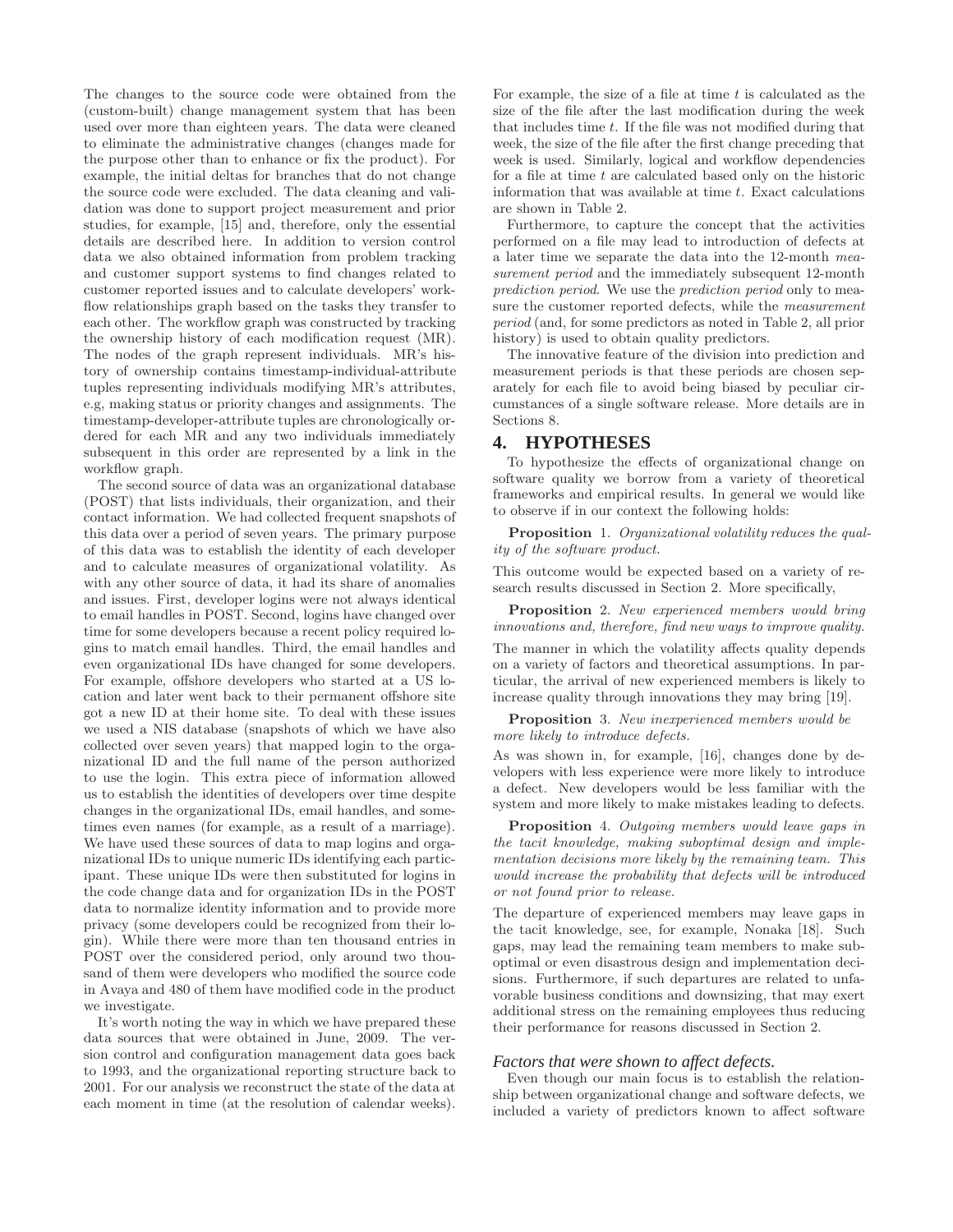| Concept                        | Operationalization                                                              |
|--------------------------------|---------------------------------------------------------------------------------|
| Proximity in time to the orga- | Time (in years) until the next and after the last change in the organization ID |
| nizational change              |                                                                                 |
| Size of the reorganization     | Number of employees leaving the organization over past two months               |
| New recruits                   | Number of employees entering the orga-                                          |
|                                | nization over past two months                                                   |
| Size of the organization       | Number of employees within the organization                                     |
| Other factors                  | Product, Location, Organization ID, Developer ID                                |

Table 1: Concepts and their operationalizations.

quality to ensure that organizational volatility is not confounded with any of these predictors. Each predictor has an associated hypothesis of how it may affect software quality. We present only the essential reasoning because the detailed reasoning for each may be found in prior work and is beyond the scope of the paper. More discussion is in Section 6

Proposition 5. Larger files will have lower quality.

Size is the most commonly used predictor in quality studies and is invariably associated with lower quality (all other factors being equal).

Proposition 6. Files modified by diffused changes and files with high logical coupling will have lower quality.

Change diffusion (the number of modules or files a change modifies) was found to be associated with an increased probability that a change will contain a fault [16]. Logical coupling of the file (file being changed together with other files), often indicates non-explicit dependencies among files and have been shown to be related to the increase in probability of defects in, for example, Cataldo et al [6].

Proposition 7. Files modified by developers who have complex workflow will have lower quality.

High numbers of edges in the workflow network of developers working on the file was associated with increased number of defects in, for example, Cataldo et al [6]. It is not unreasonable to assume that the size of developer's social network (found to increase the defect prediction accuracy by Bird et al [5]) is also positively associated with defects in Windows binaries, even though the direction of the effects or the explanatory power of the predictors were not presented. Finally, an association between large in-degree of a workflow network and lower productivity was reported in, for example, [11].

Proposition 8. Files modified by developers with low project experience will have lower quality.

Low project experience of developers working on the module was associated with the higher probability of defects in, for example, [16]. This is also related to Proposition 4.

The following propositions consider factors that have not been found to reduce software quality but were related to other adverse outcomes.

#### Proposition 9. Files modified by developers from multiple development sites will have lower quality.

Distributed development was associated with longer MR resolution times in, for example, Herbsleb and colleagues [12]. Bird and colleagues [4] compared binaries modified from multiple sites in Microsoft and found a nearly significant relationship between the offshore location and higher number of defects. Often developers in offshore sites have less experience with the legacy code or system than developers in sites that have originally created it. The issues of coordination may also increase the potential for defects to be introduced in distributed development contexts.

Proposition 10. Files modified by changes that are incorporated into multiple releases will have lower quality.

Such modifications indicate that the issue causing the change is serious enough to affect multiple releases. It also indicates additional dependencies associated with changing code in multiple releases simultaneously. Therefore, files that contain more such modifications may be more fault-prone. The relationship between changes affecting multiple releases and defects has not been investigated but Herbsleb and colleagues [11] found that such MRs have longer cycle times.

# **5. MEASURES OF ORGANIZATION AND ITS CHANGE**

We followed Geisler [9] in measuring organizational change. However, our data and our hypotheses were substantially different, therefore the operationalizations of the measures also have little resemblance. One of the factors that we considered was the reporting hierarchy of the organization to capture changes in the organizational structure brought by a reorganization. The staff reductions discussed above are also often associated with the reorganization.

The measures we propose and evaluate are calculated for developer-time pair  $(l, t)$  and are listed in Table 1. For example, Armstrong-Stassen [3] found that the problems associated with the change were transient and did not manifest themselves either well before or well after the downsizing. Therefore, our first measure is the proximity to the organizational change. Denote  $O(l, t)$  to be a function that specifies the organization for Developer  $l$  at Time  $t$ . We operationalize proximity to the organizational change in two ways:

- 1. Time (in years) until the subsequent change  $P_{next}(l,t) = \arg \min_{s>0} O(l,t+s) : O(l,t+s) \neq O(l,t)$
- 2. Time (in years) from prior change  $P_{prior}(l, t) = \arg \min_{s > 0} O(l, t - s) : O(l, t - s) \neq O(l, t)$

We also anticipate that the extent of the reorganization measured by the number of people coming in and leaving the organization should have effects described in Propositions 2, 3, and 4. The measure counting the newcomers is needed to investigate Proposition 3, and the number of employees leaving the organization is needed for Proposition 4. In particular, for Developer  $l$  at Time  $t$ , the number of colleagues who left the organization is calculated as  $L(l, t) = \aleph\{p :$  $O(p, t - \delta) = O(l, t) \wedge O(p, t) \neq O(l, t)$ , where p denotes a person,  $\aleph$  denotes cardinality, and  $\delta$  represents two months. The number of newcomers is obtained in a similar manner  $N(l, t) = \aleph\{p : O(p, t - \delta) \neq O(l, t) \wedge O(p, t) = O(l, t)\}.$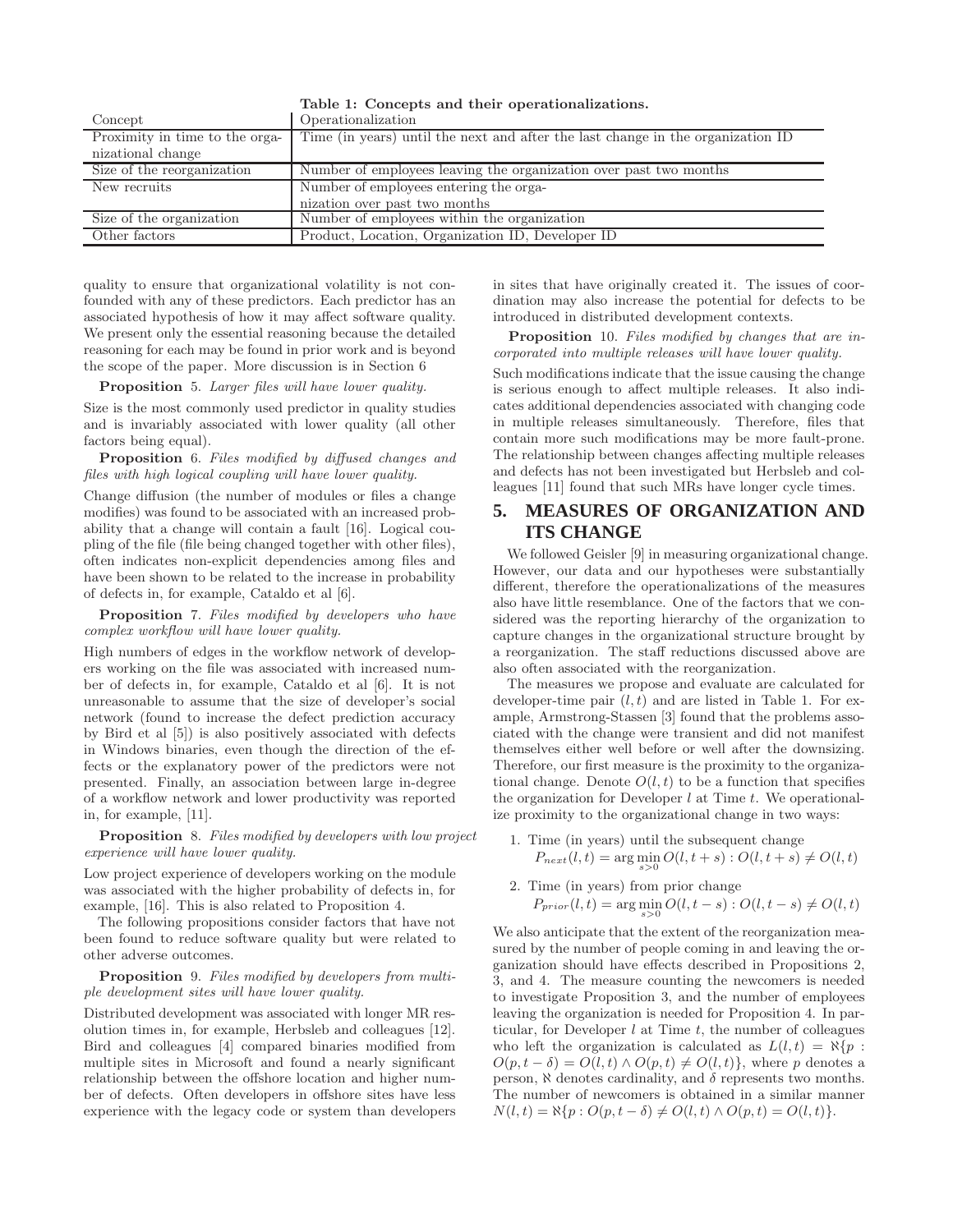The organizational unit was operationalized in two ways: through a supervisor ID and through an organizational ID. The results were similar for both of these operationalizations. In Table 1 we present only one of the operationalizations. Alternative operationalization may be obtained by replacing words "supervisor ID" by "organizational ID."

In addition to measures needed to test our proposition we need to adjust for the systematic variations among developer organizations. Therefore, we look at the number of employees in the organizational unit developer belongs to. The size of the organization for a developer  $l$  at time  $t$  is simply  $S(l, t) = \aleph\{p : O(p, t) = O(l, t)\}.$ 

# **6. QUALITY PREDICTORS**

When testing a hypothesis about a phenomenon it is important to account for factors that are known to have an impact. For example, if we study how organizational change affects software quality, the model needs to contain the software complexity and other properties affecting software quality. Otherwise, if the organizational change happens to be high only for the most complex parts of software, we may end up ascribing effects of software complexity to organizational change. At the same time, we can not include all possible predictors in a model, because many predictors are strongly correlated among themselves. From the practical perspective, we want to quantify the relative impact of an entire class of quality predictors to understand the nature of the quality problems and the extent to which they can be addressed by improvements in that dimension. Therefore we group quality predictors into several classes and pick a subset of predictors in each class that are not strongly correlated among themselves.

The choice of predictor classes was based on effects reported in the literature and, in particular, based on the several prior studies we sought to reproduce. In particular, they mirror the hypotheses in Section 4. We have grouped quality predictors into code, change, developer, organization, and geographic distribution predictors. The predictors shown in Table 2 and described below were calculated at the individual file level based on the changes made in the past 12 months (the measurement period). The response was an indicator that at least one defect for that file was reported by a customer in the subsequent 12 months (the prediction period). Because the measures (for example, the file size) often vary over the 12-month period, we used the largest value observed over that period. While code-derived measures are calculated directly at the file level, other measures were aggregated over developers or changes as noted. Instead of averaging, we used the maximum observed value over the changes (and developers making changes) during the 12 month *measurement period*. The primary reason for choosing extreme instead of average values was that "a rotten apple spoils the barrel." In other words, a single risky change or an inexperienced developer may increase the chances of introducing a defect.

#### *Organization-derived measures.*

Nagappan and colleagues [17] have used several novel predictors based on organizational structure. The basic premise of these predictors was the organizational ownership of the part of a system for which defects are predicted. Owner organization was defined as the organization lead by the lowest-level supervisor who's subordinates made at least 75% of the modifications to a file. The level of that supervisor

(the length of the reporting chain from the top executive to that supervisor of the owner-organization) was referred to as "Depth of Master Ownership (DMO)" in [17] and it was argued that the greater depth allowed the organization to focus on the code, speed-up the decision making, and allow intellectual control leading to fewer defects. It also proposed a number of other predictors based on the concept of organizational ownership. For our data none of them were statistically significant predicting files with defects after adjusting for code, change, and social factors, so we omit a more detailed description of these measures. It is considered in more detail in Section 7.3.

More generally, the concept of organizational ownership of a file appears to be somewhat limited. After all, individual developers are making changes to a file, and organization affects code only through these developers, not directly. Thus, we tried a variety of developer-centric organizational measures. To account for the size of the organization, we used the size of the organization defined by the immediate supervisor of a developer who made changes to the file.

The organizational change measures we chose were based on Propositions 2 and 4 and are described in Table 1. Because there were multiple developers (each often making multiple changes), we calculated the maximum of each measure over all developers making changes during the measurement period. We made exception for the measures of proximity to the organizational change (where we use the smallest value) because of the evidence suggesting the transience of the effects of such changes as suggested by, for example, Armstrong-Stassen [3].

#### *Code-derived measures.*

Code size and complexity, as well as syntactic dependencies arising from call- and data-flow graphs are typical examples of source code measures. Larger and more complex files were more likely to have a defect in numerous prior studies. There are a number of object-oriented predictors that were shown to correlate with defects (see, e.g., [2]), but the product under consideration uses C language. We have chosen the number of non-commentary source code lines (LOC) in a file to use as the code related predictor. The other codederived measures, such as call- and data-flow and various code complexity measures were highly correlated with file size, therefore we have not included them in the model together with LOC.

#### *Change-derived measures.*

Logical dependencies are represented by changes that modify several files simultaneously and have been found to explain the most variance in the observed defects (see, for example, [6]). The basic assumption underlying this measure is that a logical change requiring modifications to more than one file implies that the decisions involving that file depend in some way on the decisions involving other files. It is similar to logical coupling discussed by Gall and colleagues [8]. We used the simplest logical dependency measure: the number of other files that have been modified together with the file being measured. The increase in logical dependencies has been shown to increase the fault proneness, therefore we expect the same outcome in our study as stated in Proposition 6.

In the product under consideration, changes could be submitted to multiple releases. The product supported multiple releases in the field in addition to at least two releases under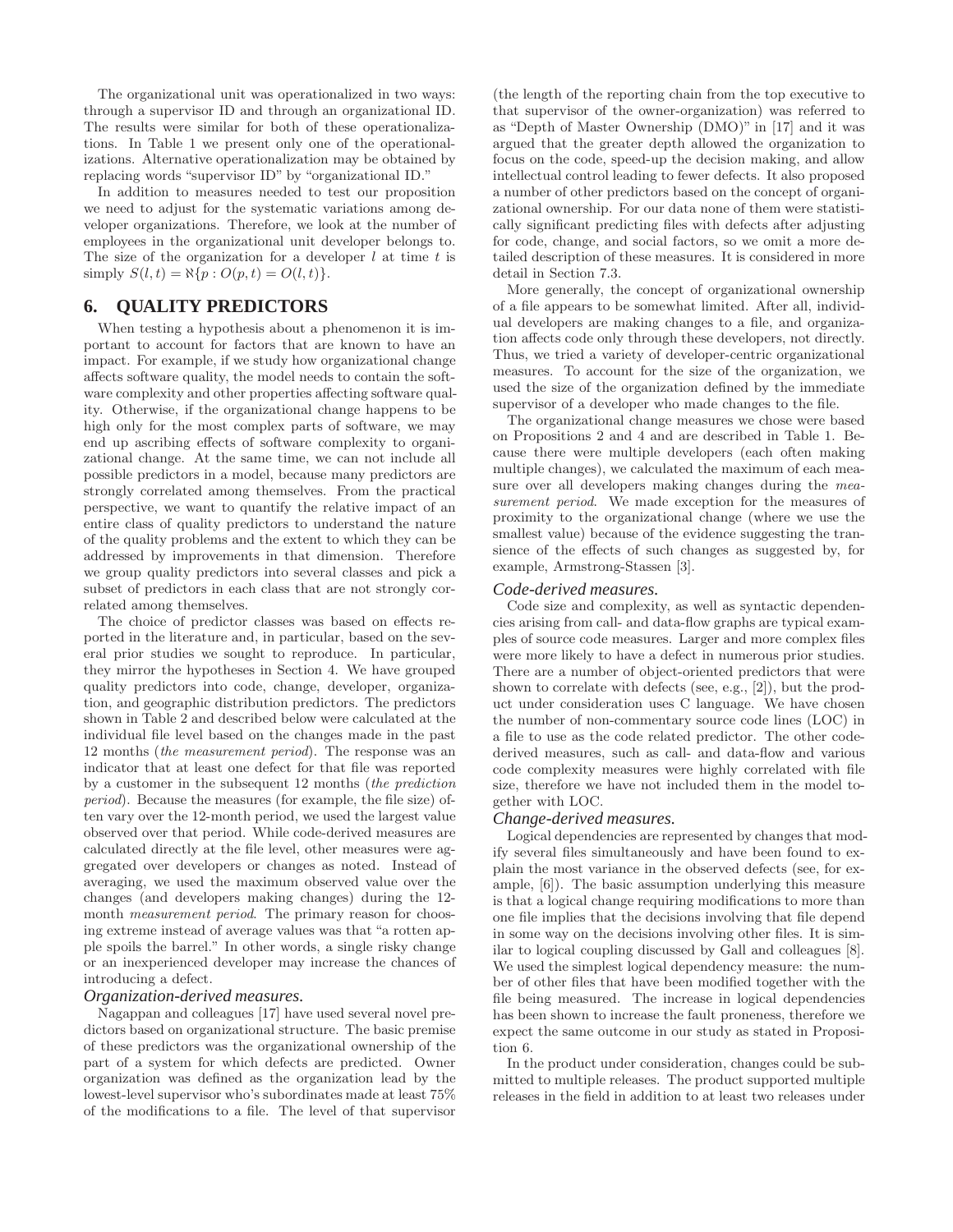Table 2: Quality predictors. Tuple  $(l, f, mr, t, r)$  is an abbreviation for "File f was modified by Developer l at Time t as a part of MR mr and that MR was submitted to Release r." Tuple  $(l_1, l_2, t)$  denotes an edge in the workflow graph constructed prior to t. The measurement period is  $[t-1, t]$ .

| Class                  | Predictor                | Description                                                                                                   |
|------------------------|--------------------------|---------------------------------------------------------------------------------------------------------------|
|                        | Size of organization     | The maximum size of the organization over developers modifying the file during                                |
|                        |                          | the <i>measurement period</i> : $\max_{l:(l,f,t-1\leq t_o\leq t)} S(l,t_o)$                                   |
| Time from prior change |                          | The minimum time from the prior organizational change over developers modifying                               |
|                        |                          | the file during the <i>measurement period</i> : $\min_{l:(l,f,t-1\leq t_0\leq t)} P_{prior}(l,t_0)$           |
| Organization           | Time until next change   | The minimum time until the next organizational change over developers modifying                               |
|                        |                          | the file during the <i>measurement period</i> : $\min_{l:(l,f,t-1\leq t_0\leq t)} P_{next}(l,t_0)$            |
|                        | Number leaving org.      | The maximum number of people leaving organizations over developers modifying                                  |
|                        |                          | the file during the <i>measurement period</i> : $\max_{l:(l,f,t-1\leq t_o\leq t)} L(l,t)$                     |
|                        | Number of newcomers      | The maximum number of people coming into organizations over developers modi-                                  |
|                        |                          | fying the file during the <i>measurement period</i> : $\max_{l:(l,f,t-1\leq t_o\leq t)} N(l,t)$               |
| File                   | <b>LOC</b>               | Lines on non-commentary source code (maximum over the <i>measurement period</i> )                             |
|                        | Logical Deps.            | The number of other files changed by the past MRs modifying the file: $LD(f, t)$ =                            |
|                        |                          | $\aleph\{f_o: \exists mr, \exists t_1, t_2 \leq t, (f_o, mr, t_1) \wedge (f, mr, t_2)\}\$                     |
| Change                 | Release Deps.            | The maximum number of releases an MR is submitted to over MRs modifying the                                   |
|                        |                          | file during the <i>measurement period:</i> $R(f,t) = \max_{mr} \aleph{r : \exists t_o \leq t, (r, mr, t_o)}$  |
|                        | Change Diffusion         | The maximum number of files changed by an MR modifying the file during the                                    |
|                        |                          | measurement period: $D(f,t) = \max_{mr} \aleph\{f_o : \exists t_o \leq t, (f_o, mr, t_o)\}\$                  |
|                        | Workflow                 | The maximum degree of the workflow network over developers modifying the                                      |
|                        |                          | file during the <i>measurement period:</i> $W(f,t) = \max_l \aleph{l_o : \exists t_1 \leq t, \exists t_2 \in$ |
|                        |                          | $[t-1, t], (l, f, t_2) \wedge (l_o, l, t_1)$                                                                  |
| Social                 | Years of prj. experience | The minimum of the years of experience over all developers modifying the file during                          |
|                        |                          | the <i>measurement</i> period.                                                                                |
|                        | Distributed development  | The number of sites that modified the file during the <i>measurement</i> period                               |
| Geography              | Mentor Offshore          | The maximum of the indicator that a mentor is in another site over developers                                 |
|                        |                          | modifying the file during the <i>measurement period</i>                                                       |

development. Defect fixes had to be submitted to all stillmaintained releases the defect affects. It is reasonable to assume that defects affecting multiple releases may be more important than defects affecting only a single release. This release-dependency appears to be different from logical dependencies described in the prior paragraph and, therefore, may serve as another measure of fault proneness. The fix implemented on a file during the measurement period that affected the largest number of releases was used to obtain the number of releases.

The change diffusion (the number of files modified by a change) was shown to be a good indicator of the probability that a software patch will fail in [16]. Unlike logical dependencies that are calculated over the entire history of the file, we look only at changes made during the measurement period and pick the one with the largest diffusion. The change diffusion is used to generate logical dependency measure, but it captures more transient events. A particularly complex change involving numerous files that was done over the measurement period may increase the probability of a defect during the subsequent prediction period.

## *Developer-derived measures.*

Workflow (social-network) measures provide information about coordination needs (see, e.g., [11]). Workflow predictors reflect the task assignment of developers working on the code (see, for example, [6]) and are typically calculated through a history of individuals creating, assigning, resolving, and confirming a defect or all individuals who participate in modifying the defect status, including comments.

We use the simplest predictor: the number of other individuals that a developer working on a file has interacted with while resolving defects. The wider network of interactions was associated with increased fault proneness in [6], therefore we expect a similar outcome in our study.

Increased developer experience reduced the probability that a patch will fail in [16]. We measured developer experience by calculating the total time in years since the developer made the first code modification in the project. We expect that the increase in developer experience would reduce the fault proneness. We used the developer with the lowest experience who made changes to a file during the measurement period.

#### *Geography-distribution-derived measures.*

As with developer-derived measures for each source code file we also derive geographic distribution measures based on developers who modified that file. We count the number of distinct geographic locations for developers modifying a file during the measurement period. We expect it to increase the fault-proneness because of potential coordination problems among developers in multiple locations.

Because the 12-month measurement period may not fully reflect the history of the file we also obtain mentors for each developer making changes during the *measurement period*. The mentors for each developer (follower) are obtained using the method described in [14]. The basic idea is to find developers who have modified the most similar set of files the follower has modified, but earlier. As reported in [14], the cases of mentorship crossing geographic boundaries have roughly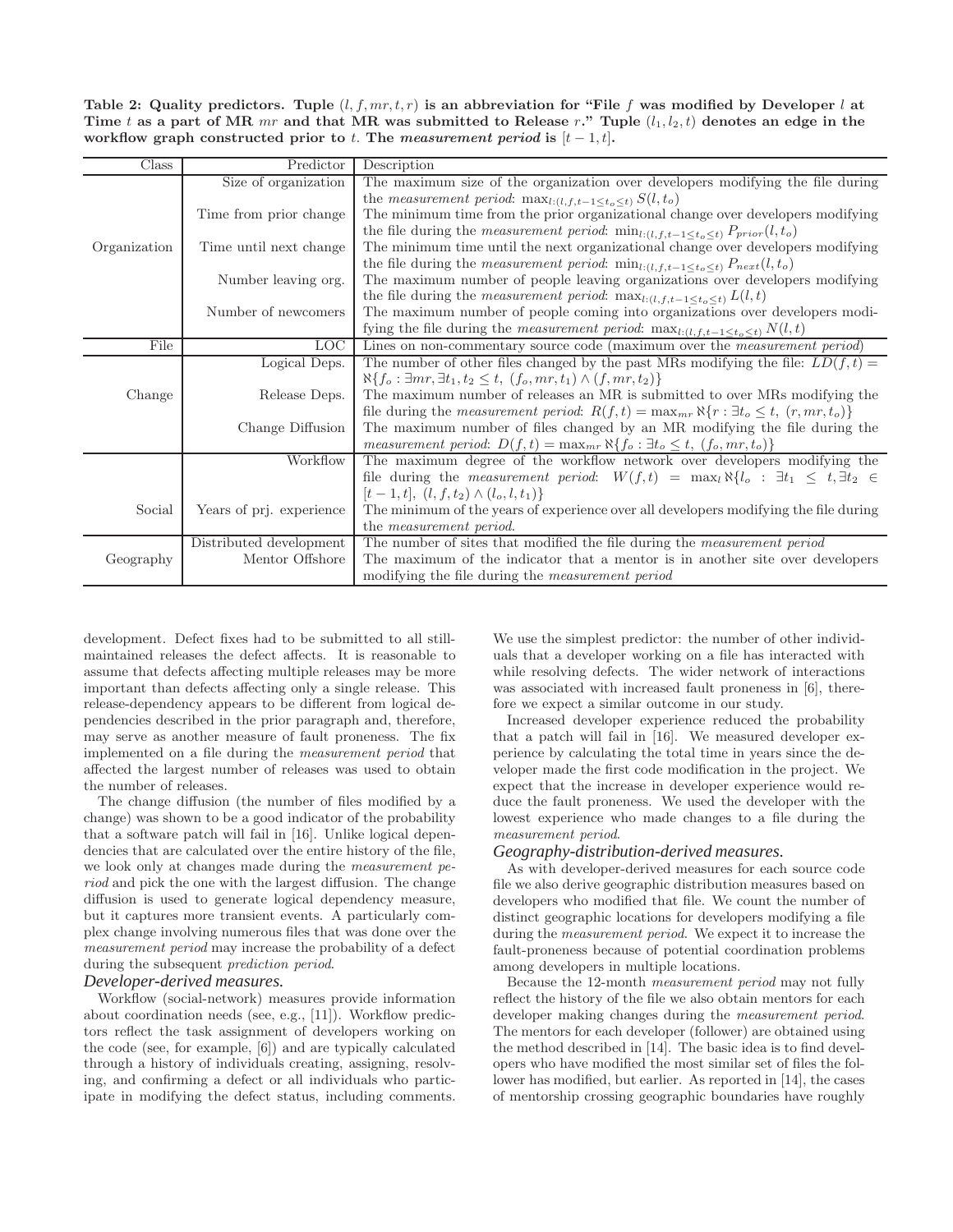Table 3: Summaries of the model predictors.  $\pm$  indicates (un)supported proposition or (un)reproduced study. The effects column shows increase in the modeled probability of defects from the doubling (adding 1 if 0) of the median value for that predictor while keeping the remaining predictors at their median values.

| $\sim$<br>$\sim$<br>$\frac{1}{2}$ |                  |         |          |                                |          |          |                  |        |          |       |
|-----------------------------------|------------------|---------|----------|--------------------------------|----------|----------|------------------|--------|----------|-------|
| Class                             | Predictor        | Effect  | Propstns | Reproduced                     | Min.     | 1st Qu.  | Median           | Mean   | 3rd Qu.  | Max.  |
|                                   | Size of org.     | 38%     | control  | $+[17]$                        |          | 11       | 22               | 21.53  | 37       | 225   |
|                                   | From prior (yrs) | $-15\%$ | $+1$     | new                            | $\Omega$ | 0.38     | 1.11             | 1.26   | 2.42     | 7.58  |
| Org. chng                         | Until next (yrs) | $-4\%$  | $+1$     | new                            | 0        | 0.31     | 0.77             | 0.71   | 1.55     | 5.49  |
|                                   | Left             | $26\%$  | $+4$     | new                            | $\theta$ |          |                  | 1.16   | 3        | 149   |
|                                   | <b>Newcomers</b> | N/A     | $-3.2$   | new                            | 0        |          | $\left( \right)$ | 0.48   |          | 146   |
| File                              | LOC-             | 34\%    | $+5$     | $+$ various                    |          | 86       | 145              | 157.06 | 261      | 43914 |
|                                   | Logical Deps.    | $11\%$  | $+6$     | $+[6, 5]$                      | $\Omega$ |          |                  | 3.42   | 18       | 2627  |
| Change                            | Release Deps.    | $192\%$ | $+10$    | $+[11]$                        |          |          |                  | 1.65   | 2        |       |
|                                   | Change Diffusion | $6\%$   | $+6$     | $+[16]$                        |          | 144      | 614              | 458.90 | 1928     | 4419  |
| Social                            | Workflow Deps.   | 35%     | $+7$     | $+16, 5,$<br>-11               | $\Omega$ | 34       | 148              | 73.96  | 262      | 293   |
|                                   | Experience (yrs) | 18%     | $+8$     | 16<br>$\overline{\phantom{0}}$ | $\theta$ | 0.73     | 3.60             | 3.35   | 9.37     | 15.78 |
| Geo.                              | Distributed      | $15\%$  | $+9$     | $, +12]$<br>41                 | $\Omega$ | $\Omega$ | $\Omega$         | 0.17   |          |       |
|                                   | Mentor offshore  | 69%     | $+9$     | new                            | 0        |          | $\left( \right)$ | 0.03   | $^{(1)}$ |       |

halved the productivity of the follower as compared to instances where mentorship did not cross geographic boundaries. It is reasonable to expect that the drop in productivity may have something to do with the less efficient transfer of expertise to an offshore location. Therefore it is reasonable to expect that this reduced expertise would also have a negative impact on quality.

# **7. RESULTS**

First we present the model quantifying the relative impact of organizational change and other factors on the probability of customer reported software defects. Then we provide basic summaries of the predictors used in the model and, finally, we discuss issues we encountered while trying to reproduce prior studies on software quality.

## **7.1 Customer-reported defect model**

Table 4 presents the estimated logistic regression coefficients, their standard errors, p-values, and deviances (the part of the observed variance explained by the coefficient) for the model predicting defects reported by customers over the 12 month prediction period based on changes made to a file over the preceding 12 month measurement period. Table 3 summarizes model predictors, the increase in probability from doubling the median value of the predictor, the evidence for our 10 propositions, and the reproducibility of prior work.

#### *Organizational change measures.*

Shorter times until the next or since the last organizational change are associated with higher fault proneness (FP) (in Table 4) supporting Proposition 1. Doubling of the median values decreases the probability of defects by 15% and 4% correspondingly (in Table 3).

The only predictor that is not statistically significant is the number of newcomers to the organizations, thus Propositions 2 and 3 do not get support.

It appears that the number of individuals leaving the organization may create gaps in knowledge reducing quality as suggested in Proposition 4. This predictor also explains a substantial amount of variance in FP and its doubling (to two) increases FP by 26%.

The increase in the size of the organization the developer belongs to is associated with lower quality, presumably because of the difficulties of coordination, slower decision making, and reduced intellectual control as hypothesized in, e.g., [17]. However, organizational predictors as a group explain only two percent of the variance after adjusting for other factors. The doubling of organization's size from the median value (to 44) increases FP by 38%.

Because Propositions 2 and 3 provide conflicting predictions about the impact of newcomers this result is not particularly surprising. Furthermore, the one year prediction period may be insufficient for newcomers to be allowed to make significant enough modifications that may adversely affect customers.

### *Change and file measures.*

The large files are more fault-prone, supporting Proposition 5. Change-related measures have the largest impact on fault proneness explaining 26% of the variance (more than the remaining predictors combined) supporting Proposition 6, and 10 and reproducing results in [6, 16, 11]. Notably, doubling the number of releases an MR is submitted to from the median value of one almost triples the FP. The files that are touched with many other files, that contain changes submitted to multiple releases, and that contain changes spanning many files are more likely to be fault-prone. The only surprise is that the release dependencies appear to be even more important than logical dependencies.

#### *Workflow measures.*

Increase in developers' workflow complexity increased the fault proneness supporting Proposition 7 and reproducing results in [5, 6]. Doubling of the median workflow increases the modeled FP by 35%. The workflow impact is somewhat smaller (it explains less than two percent of the variance) than observed in [6], perhaps reflecting the much larger size of the project than projects considered in [6]. The code complexity and logical coupling may take a more significant role for older and larger projects. Even though we expected the developer experience to be associated with lower faultproneness as stated in Proposition 8 (the proposition was not supported and the result in [16] was not reproduced), the opposite result is not particularly surprising. In many projects more experienced developers are assigned to more critical and difficult tasks. For example, Zhou and colleagues [22] quantified how fast developers move toward more critical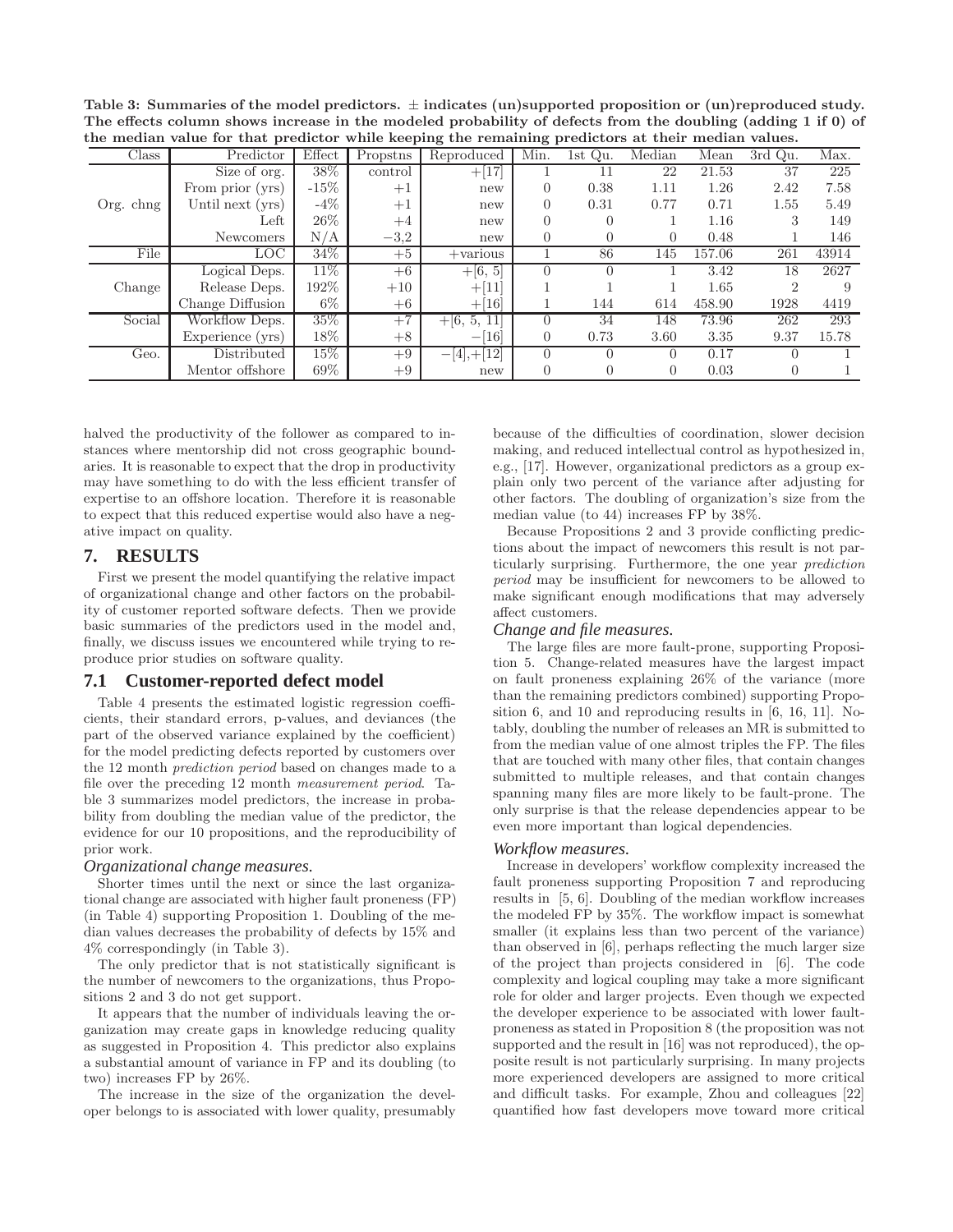tasks over time. Thus, the high experience of developers who modify a file may simply reflect the difficulty, complexity, and fault-proneness of that file.

### *Geographic distribution measures.*

Both, the number of geographic locations and the remoteness of developer's mentor increased fault proneness, suggesting that, at least in this study, the geographic distribution has a negative impact on software quality. Thus we get support for Proposition 9 and support for MR cycletime study [12]. However, we could not reproduce Bird and colleagues' [4] work reporting no impact of distributed development on software quality. The geographic distribution, while significant, explains less than one percent of the variance after adjusting for other factors (7% of the variance before the adjustment). The work from multiple sites increases fault-proneness by 15% and having a remote mentor by 68% as shown in Table 3.

# **7.2 Summaries of predictors**

Table 3 presents summaries of the predictors used in in Table 4. All except the two indicator variables are transformed via natural logarithms (by first adding 1) in the model. Therefore, for the transformed variables Table 3 presents geometric means:  $e^{\text{Mean}(\log(X+1))} - 1$ . The median file size is 145 non-commentary source code lines and median logical dependencies are with just one other file. While one MR is included in nine different releases (and affects 36 files), more than half of the files have been modified by MRs included in at most one release. The median of the maximum diffusion is quite high: 614. The median of the maximum workflow dependencies shows that half of the files were modified by a developer who has encountered at least 148 other developers. 17% of the files have been modified from multiple locations and only 3% had a mentor at another site. The reporting structure shows a median of 22 people in the maximum of the organization size over developers modifying the file. The median of the minimum time from prior organizational change was 1.1 years and to the subsequent change was 0.77 years. The geometric average of the maximum number of colleagues who left over the prior two months was 1.16 and for newcomers was 0.48.

Table 4: Logistic regression coefficients for the file fault-proneness. Deviances explained by each predictor are in the right column. There are 32099 files, 7% of them contain defects, and 41% of the total deviance is explained by the model.

| Class | Predictor       | Est.    | StdErr | p-val | Devnc    |
|-------|-----------------|---------|--------|-------|----------|
| File  | log(LOC)        | 0.43    | 0.03   | 0.00  | 2450     |
|       | log(Logical)    | 0.25    | 0.02   | 0.00  | 978      |
| Chng  | log(Releases)   | 2.67    | 0.07   | 0.00  | 2331     |
|       | log(Diffusion)  | 0.08    | 0.03   | 0.00  | 321      |
| Socl  | log(Workflow)   | 0.43    | 0.05   | 0.00  | 255      |
|       | log(Experience) | 0.28    | 0.04   | 0.00  | 13       |
| Geo   | Distributed     | 0.14    | 0.07   | 0.04  | 41.94    |
|       | Mentor          | 0.53    | 0.12   | 0.00  | 27.97    |
|       | log(OrgSize)    | 0.48    | 0.06   | 0.00  | 160      |
|       | log(From)       | $-0.40$ | 0.07   | 0.00  | 51       |
| Org   | log(Until)      | $-0.06$ | 0.03   | 0.09  | 6        |
|       | $log(Left + 1)$ | 0.33    | 0.04   | 0.00  | 74       |
|       | $log(New+1)$    | $-0.01$ | 0.04   | 0.70  | $\theta$ |

# **7.3 Reproducibility**

We have reproduced the main results reported by Cataldo and colleagues [6] on relative contribution of module size, logical coupling, and workflow. We also found that the customer reported defects were predominantly explained by change-derived measures, though in our case the release dependencies were even more important than logical dependencies. Another slight difference was that the workflow factors had a slightly lower impact than in the study by Cataldo.

The measures based on the organizational ownership introduced by Nagappan and colleagues [17] were not statistically significant after code, change, workflow, and organizational change derived predictors were added to our model. However, if we include just the predictors reported in [17], we obtain a reasonable model with a reasonable predictive performance for our project. In addition to the organizational structure, Nagappan and colleagues [17] used the number of past modifications and the number of developers making modifications in the same prediction model. As discussed in Section 8, just the number of past modifications provides an excellent prediction results on our data (approximately 79% sensitivity and specificity) and in other work (see, e.g., [10, 13]). Therefore it is possible that the reasonable prediction performance in [17] also relied on these two predictors. Because the work in [17] provides no information about the direction or the size of the effects, it was not possible to investigate reproducibility in more depth. It is worth noting that measures defined in [17] are quite involved, assume static organizational structure, and appear to be somewhat Microsoft-specific making it difficult to apply them in other contexts. For example, Depth of Master Ownership measure (described above) was defined based on the reporting distance from the supervisor responsible for the entire development, not the company's CEO. In Avaya, some of the changes are made by developers in the services organization, making the CEO the only link between them and the developers in the product organization. Also, because our organization was quite dynamic, we had to calculate organizational ownership measures for each week and aggregate them for the measurement periods.

However, we feel that organizational measures do deserve a closer look and we used some ideas proposed in [17] to construct predictors that were applicable in a more dynamic organizational structure studied by us. Instead of looking at the level of the supervisor of the owning organization, we looked at the longest reporting chain from that supervisor to the leaf developer making changes to the file. The longer that distance, the harder it would be for developers to coordinate their decisions because they may need to go through more layers of the reporting chain. The number of individuals in the owner organization was highly correlated  $(>0.9)$ to its reporting depth, so we did not consider it.

The study on prediction of patch failures [16], reported that lower developer experience expressed as the number of past changes to project's code increased the probability that a patch will fail. We observed the opposite result (even though we use the duration of time a developer spent on the project, not the number of past changes, both factors were strongly correlated), perhaps reflecting the observation that senior developers are assigned more critical tasks as shown in [22]. However, the primary driver of patch failure reported in [16] was the diffusion of code changes comprising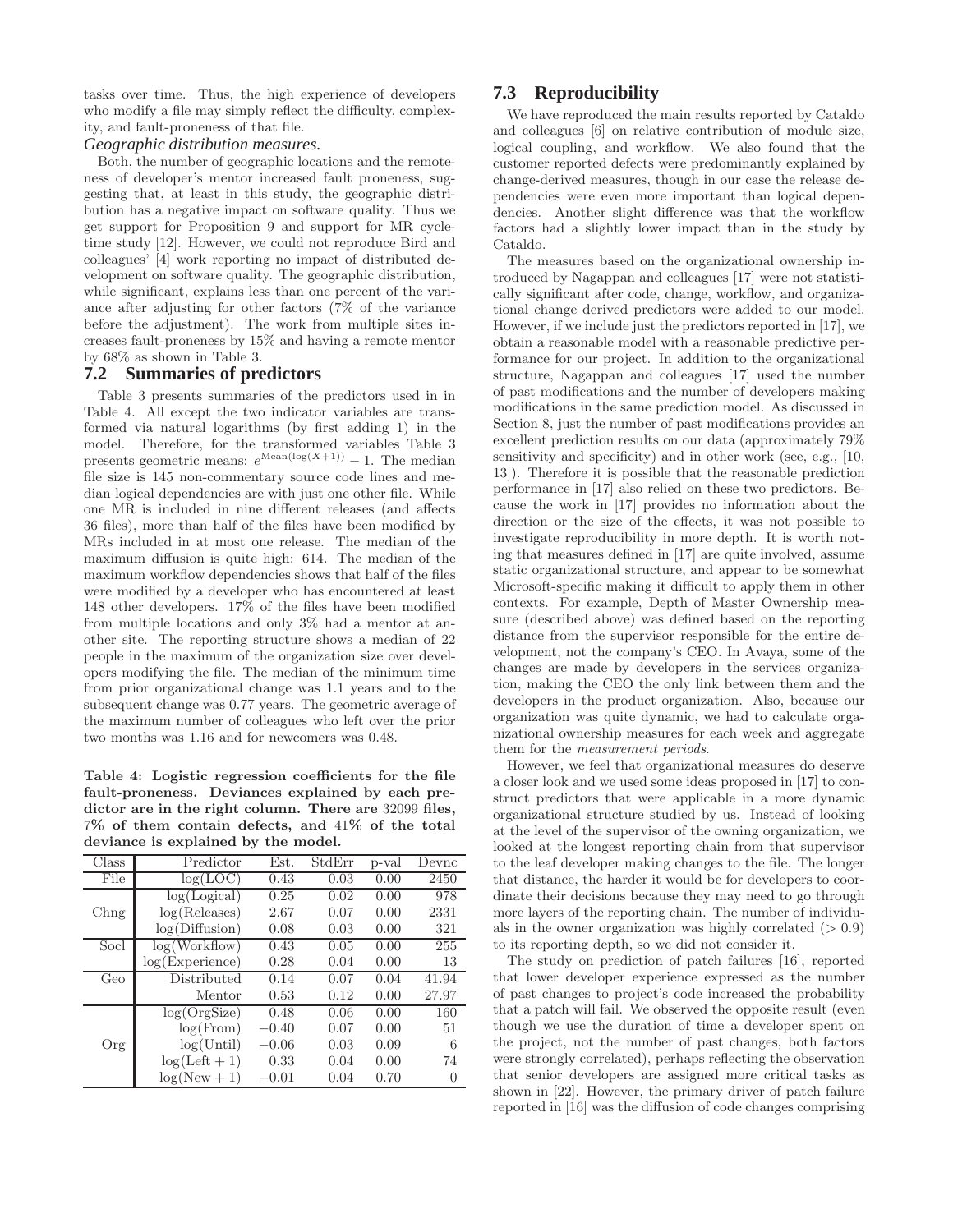the patch. We also found that the change diffusion increased fault proneness.

Bird and colleagues [4] found that the quality of binaries in Windows Vista was not related to offshore development. In contrast, we do find that the files changed by developers with remote mentors or by developers from multiple sites have increased fault-proneness. It is entirely possible that our project was different from Windows Vista considered by authors. However, the basis of the claim in [4] is a faultproneness model which contains the number of developers making changes to a binary and the indicator of the distributed development having a p-value of 0.056 (not significant at 0.05 level). If we fit an identical model on our data (we predicted for a single release to enable a direct comparison to [4], otherwise the p-value was virtually zero, corresponding to t-statistic of more than 9) we do find that the indicator of distributed development has a p-value of 0.048 (significant at 0.05 level). There is no reason to assume that such a small difference in p-values indicates contradicting results just because of the convention that 0.05 is a magical number determining what is significant. A meta-analysis of both studies may conclude that there is a support for the hypothesis that distributed development does increase fault proneness. Furthermore, the number of developers reflects multiple dimensions of software development and that may make it difficult to identify the individual contribution of each dimension as described in the next section.

# **8. LIMITATIONS**

While we considered the change of the organization's ID for a developer and the arrival and departure of other employees from that organization, there are many other types of organizational change that may affect software quality. In particular, we do not distinguish between a developer moving to another project versus the organization changing its ID.

The two-month period we considered for the purpose of counting the arrival and departure of employees, may not be sufficient to assess the impact of departures as the consequences may manifest over longer periods of time.

The absolute value of Spearman correlations among predictors did not exceed 0.57 (for the correlation between the project experience and the proximity to the prior organizational change), thus collinearity issues are not likely.

We tried to avoid release-specific effects by including information about files at a variety of calendar times. Therefore, for each file we ordered modification times in the period from 2004 and 2008 and chose 75-th percentile of these modification dates (to get a point in time when the file is still being changed — "alive"). A release date closest to that time was then picked for the file and the measurement period was based on the 12 months preceding the date and the response was obtained based on the 12 months following it (*predic*tion period). We chose 12 month periods because most of the work for a release is completed within a year prior to the release date and most of the defects reported by customers are fixed during a year following the release date.

In a real prediction model we would choose the same moment in time (present) for all the files to separate the measurement period and the *prediction period*. We, therefore, considered how the model described in Table 4 would fare in such a setting. To accomplish that we fit it for a fifty randomly selected subsets of files each containing three fourths of the entire population of files and predicting the faulty files in the remaining one fourth of the files. Both, the average sensitivity and specificity were reasonably high (approximately 75%). It is important to note that the sensitivity and specificity are much lower when predicting rare events (in our case, the probability of a defect was less than 0.07). As we hypothesized, each release is unique in many ways. For comparison, for the measurement period used to fit the model in Table 4, both the sensitivity and specificity averaged above 84%.

It is important to note that the simplest change-derived predictor is the number of modifications made to a file. As was argued by Cataldo and colleagues [6], the number of past modifications incorporates many factors that affect quality because files that are more complex, less well designed, have logical or other dependencies, or are more fault prone for other reasons, are more likely to be modified. Therefore, even though past changes can predict fault proneness [10, 17], including past changes in the model may make it impossible to separate individual contributions made by code, developer, or organizational factors. The number of developers that made modifications to a file is another obvious predictor. The higher number of developers, the higher is the need to coordinate among them, and that may lead to introduction of defects. However, that number was strongly correlated with the number of modifications to a file (0.94 Spearman correlation). Therefore, we did not include the number of developers making modifications to a file or the number of past modifications in the fault proneness models, despite their excellent predictive power. If the number of past modifications is included as a predictor in the model, the contributions of logical dependencies and change diffusion become non-significant and the estimates of the remaining coefficients and their p-values slightly change (but keep their sign).

# **9. CONCLUSIONS**

The organization's volatility as measured by the proximity to an organizational change was observed to increase the probability of customer reported defects in the context of a large software system.

The influx of new members into the organization had no impact on software quality, possibly because the new developers are not assigned to important changes [23].

On the other hand, departures from organization were associated with the higher probability of customer reported defects, possibly because of the gaps in knowledge and experience left by the departing members.

The larger size of organization was associated with a higher probability of defects possibly reflecting the increased need for coordination and reduced speed of decision making in larger organizations.

We were able to reproduce the results from several prior studies suggesting maturity of the empirical software engineering. We found the results to be quite similar in an exact replication (when we tried to reproduce all aspects of the analysis) even for quite dissimilar projects. However, some differences emerged once we assumed our perspective of quantifying the relative size of various factors affecting the fault proneness. For example, we found the organizational ownership measures introduced in [17] to be difficult to obtain because the organization under study was quite dynamic and because some of the concepts did not have